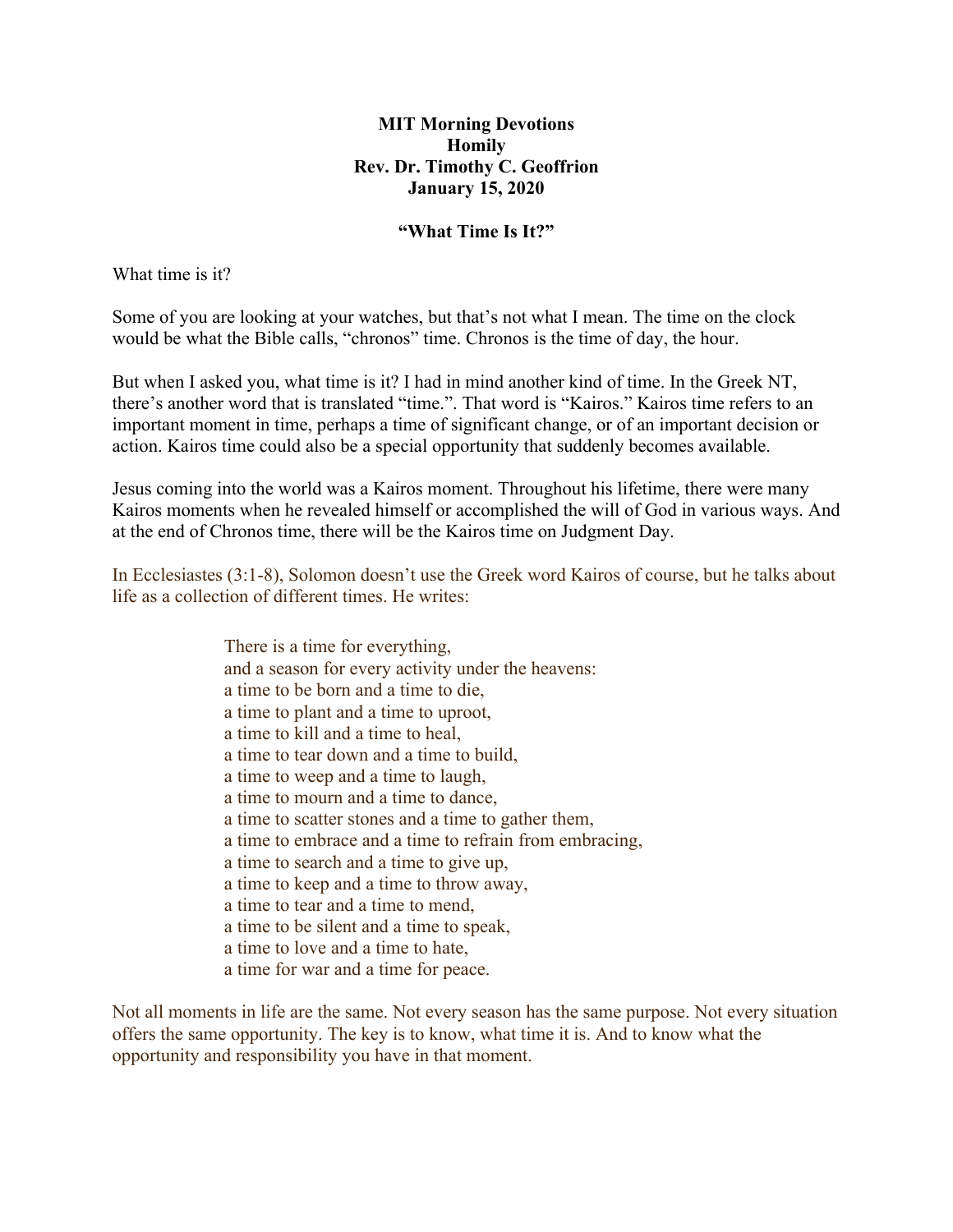In Romans 13, Paul says, "…you know what time it is (Kairos), how it is now the moment for you to wake from sleep. For salvation is nearer to us now than when we became believers"  $(13:11).$ 

So, what time is it in your life? Is it time for you to wake up and get a vision for your life, for your people, for Myanmar, and for your future?

On Monday, Dr. Sa Sa inspired all of us with his own personal testimony. The first Kairos moment in his life came when he was 7 years old and three children died of diarrhea. In that moment, he woke up. Something needed to be done to stop children from dying of diarrhea. A vision was born inside of him. As you know, he went on to become a doctor and has created a medical center in his home town in Southern Chin State. Soon, he will complete the first airport in Chin State. It all started when he was seven years old. He suddenly recognized what time it was—it was time for him to get a vision for his life and his people. It was time to start praying and asking God fulfill his dream. It was time for him to start working hard to pursue his vision.

Now, very few of us will be called to be doctors or build airports. But God is calling you to something, something bigger than yourself, something good for your people and for your country. I hope you are praying for God to give you a vision for your life and ministry, and are praying for God to fulfill whatever dreams he has given you that fit with his good purposes for your life.

Meanwhile, there's also the Kairos moment of today, here in Yangon, at MIT, this semester.

We only have about seven weeks until graduation weekend. For some of you, it's time to start your term papers. For graduates, it's time to finish your theses. But beyond school assignments, what do you most want to get out of the time remaining in this semester? What relationship do you most want to enjoy or invest in? What do you most want to give or offer to someone else? Is there something important that needs to be said or done while you're still here on campus?

# *We may never pass this way again*

There was a popular song by a band named Seals and Crofts when I was young that talked about making the most of the opportunities we have. The refrain was, "We shall never pass this way again. We shall never pass this way again. We may never pass this way again. So I wanna laugh while the laughing is easy. I wanna cry if it makes it worthwhile. I may never pass this way again. That's why I want it with you, baby."

# *Illustration*

Over the weekend, I was missing my family and feeling lonely. I started thinking about what I was going to do after I go back home and how great it was going to be when we're all reunited. But as I was praying about my feelings, I suddenly realized that I am in the midst of a Kairos moment. I only have five more weeks here on campus before I return home for 2 weeks, before coming back here again for graduation and conducting various workshops in Mandalay and Chin State. Five weeks isn't very long. And the point is, I have a unique opportunity while I'm that will soon be over. It's precious time to be here on campus. What am I going to do with that time?